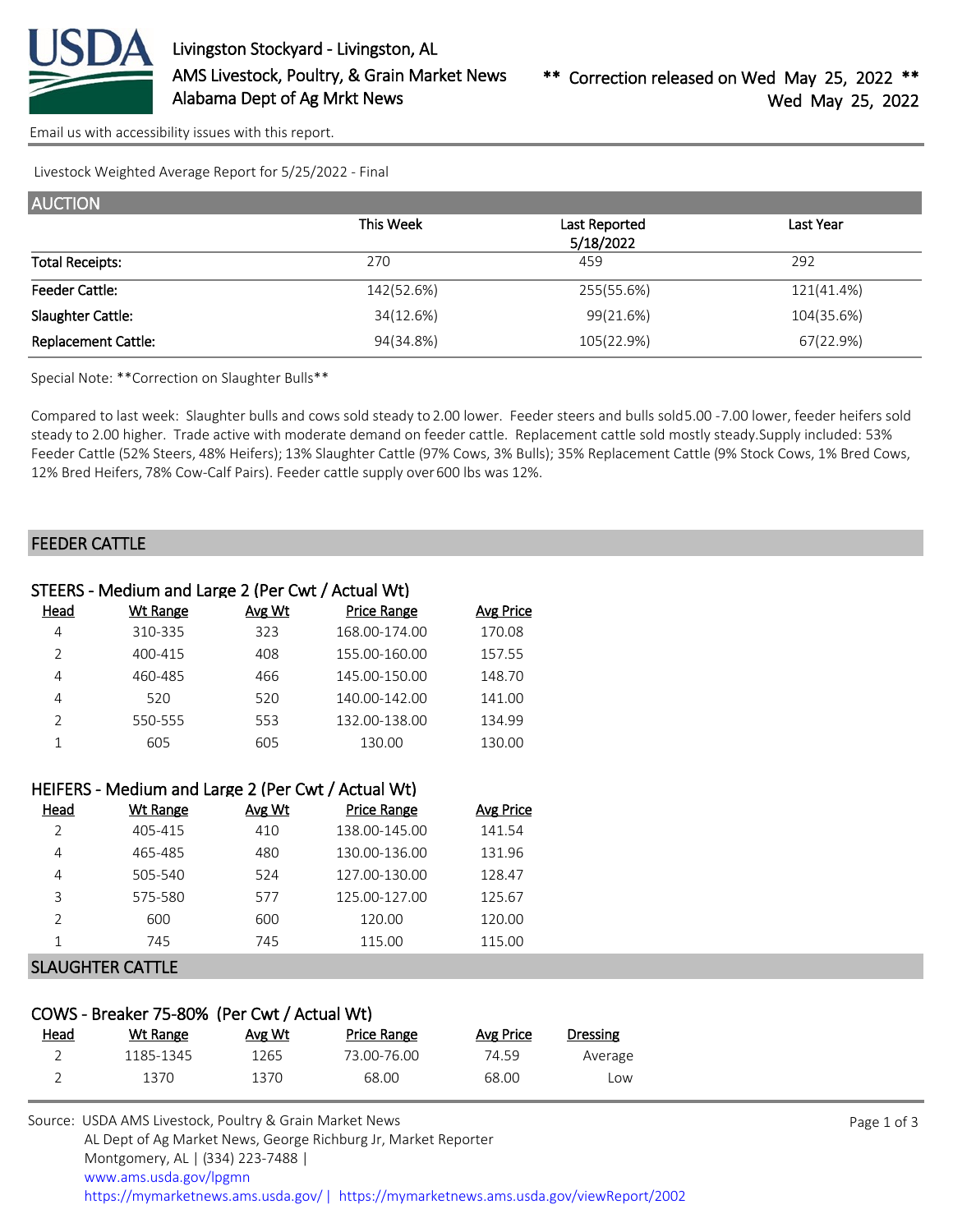

[Email us with accessibility issues with this report.](mailto:mars@ams.usda.gov?subject=508%20issue)

| Head                              | <b>Wt Range</b> |                | COWS - Boner 80-85% (Per Cwt / Actual Wt)<br>Avg Wt | <b>Price Range</b>                                         | <b>Avg Price</b>                                                                | <b>Dressing</b>  |
|-----------------------------------|-----------------|----------------|-----------------------------------------------------|------------------------------------------------------------|---------------------------------------------------------------------------------|------------------|
| 5                                 | 735-1305        |                | 1023                                                | 73.00-77.00                                                | 74.21                                                                           | Average          |
| 15                                | 780-1160        |                | 1009                                                | 62.00-67.00                                                | 64.22                                                                           | Low              |
|                                   |                 |                |                                                     |                                                            |                                                                                 |                  |
|                                   |                 |                | COWS - Lean 85-90% (Per Cwt / Actual Wt)            |                                                            |                                                                                 |                  |
| Head                              | <b>Wt Range</b> |                | Avg Wt                                              | <b>Price Range</b>                                         | <b>Avg Price</b>                                                                | Dressing         |
| 4                                 | 765-1120        |                | 945                                                 | 58.00-60.00                                                | 58.92                                                                           | High             |
| $\overline{2}$                    | 1005            |                | 1005                                                | 40.00                                                      | 40.00                                                                           | Low              |
|                                   |                 |                |                                                     |                                                            |                                                                                 |                  |
| BULLS - 1-2 (Per Cwt / Actual Wt) |                 |                |                                                     |                                                            |                                                                                 |                  |
| <b>Head</b>                       | <b>Wt Range</b> |                | Avg Wt                                              | <b>Price Range</b>                                         | <b>Avg Price</b>                                                                | <b>Dressing</b>  |
| 1                                 | 1585            |                | 1585                                                | 103.00                                                     | 103.00                                                                          | Average          |
| <b>REPLACEMENT CATTLE</b>         |                 |                |                                                     |                                                            |                                                                                 |                  |
|                                   |                 |                |                                                     | STOCK COWS - Medium and Large 1-2 (Per Head / Actual Wt)   |                                                                                 |                  |
| <u>Age</u>                        | <b>Stage</b>    | <b>Head</b>    | <b>Wt Range</b>                                     | Avg Wt                                                     | <b>Price Range</b>                                                              | <b>Avg Price</b> |
| $<$ 2                             | O               | 3              | 710-955                                             | 792                                                        | 640.00-870.00                                                                   | 753.41           |
| $2 - 4$                           | $\circ$         | 3              | 1080-1090                                           | 1087                                                       | 765.00-800.00                                                                   | 776.60           |
|                                   |                 |                |                                                     |                                                            |                                                                                 |                  |
|                                   |                 |                | STOCK COWS - Small 1-2 (Per Head / Actual Wt)       |                                                            |                                                                                 |                  |
| <b>Age</b>                        | <b>Stage</b>    | <b>Head</b>    | <b>Wt Range</b>                                     | Avg Wt                                                     | <b>Price Range</b>                                                              | <b>Avg Price</b> |
| $2 - 4$                           | O               | $\overline{2}$ | 735-955                                             | 845                                                        | 420.00-460.00                                                                   | 442.60           |
|                                   |                 |                |                                                     |                                                            |                                                                                 |                  |
|                                   |                 |                | BRED COWS - Small 1-2 (Per Head / Actual Wt)        |                                                            |                                                                                 |                  |
| <b>Age</b>                        | <b>Stage</b>    | <u>Head</u>    | <b>Wt Range</b>                                     | Avg Wt                                                     | <b>Price Range</b>                                                              | <b>Avg Price</b> |
| $2 - 8$                           | T <sub>3</sub>  | $\mathbf{1}$   | 835                                                 | 835                                                        | 625.00                                                                          | 625.00           |
|                                   |                 |                |                                                     | BRED HEIFERS - Medium and Large 1-2 (Per Head / Actual Wt) |                                                                                 |                  |
| <u>Age</u>                        | <b>Stage</b>    | <b>Head</b>    | <b>Wt Range</b>                                     | Avg Wt                                                     | <b>Price Range</b>                                                              | <b>Avg Price</b> |
| $<$ 2                             | T1              | 2              | 815-885                                             | 850                                                        | 800.00-965.00                                                                   | 885.90           |
| $<$ 2                             | T <sub>2</sub>  | 1              | 880                                                 | 880                                                        | 1200.00                                                                         | 1200.00          |
| $<$ 2                             | T <sub>3</sub>  | 7              | 1000-1105                                           | 1023                                                       | 1200.00-1325.00                                                                 | 1288.55          |
|                                   |                 |                |                                                     |                                                            |                                                                                 |                  |
|                                   |                 |                |                                                     |                                                            | COW-CALF PAIRS - Medium and Large 1-2 w/ <150 lbs calf (Per Family / Actual Wt) |                  |
|                                   | <b>Stage</b>    | <b>Head</b>    | <b>Wt Range</b>                                     | Avg Wt                                                     | <b>Price Range</b>                                                              | <b>Avg Price</b> |
| <b>Age</b>                        |                 | 40             | 820-1095                                            | 980                                                        | 1200.00-1475.00                                                                 | 1351.71          |
| $2 - 4$                           | $\bigcirc$      |                |                                                     |                                                            |                                                                                 |                  |
| $2 - 4$                           | O               | 2              | 995-1075                                            | 1035                                                       | 1500.00-1750.00                                                                 | 1620.17          |

Source: USDA AMS Livestock, Poultry & Grain Market News